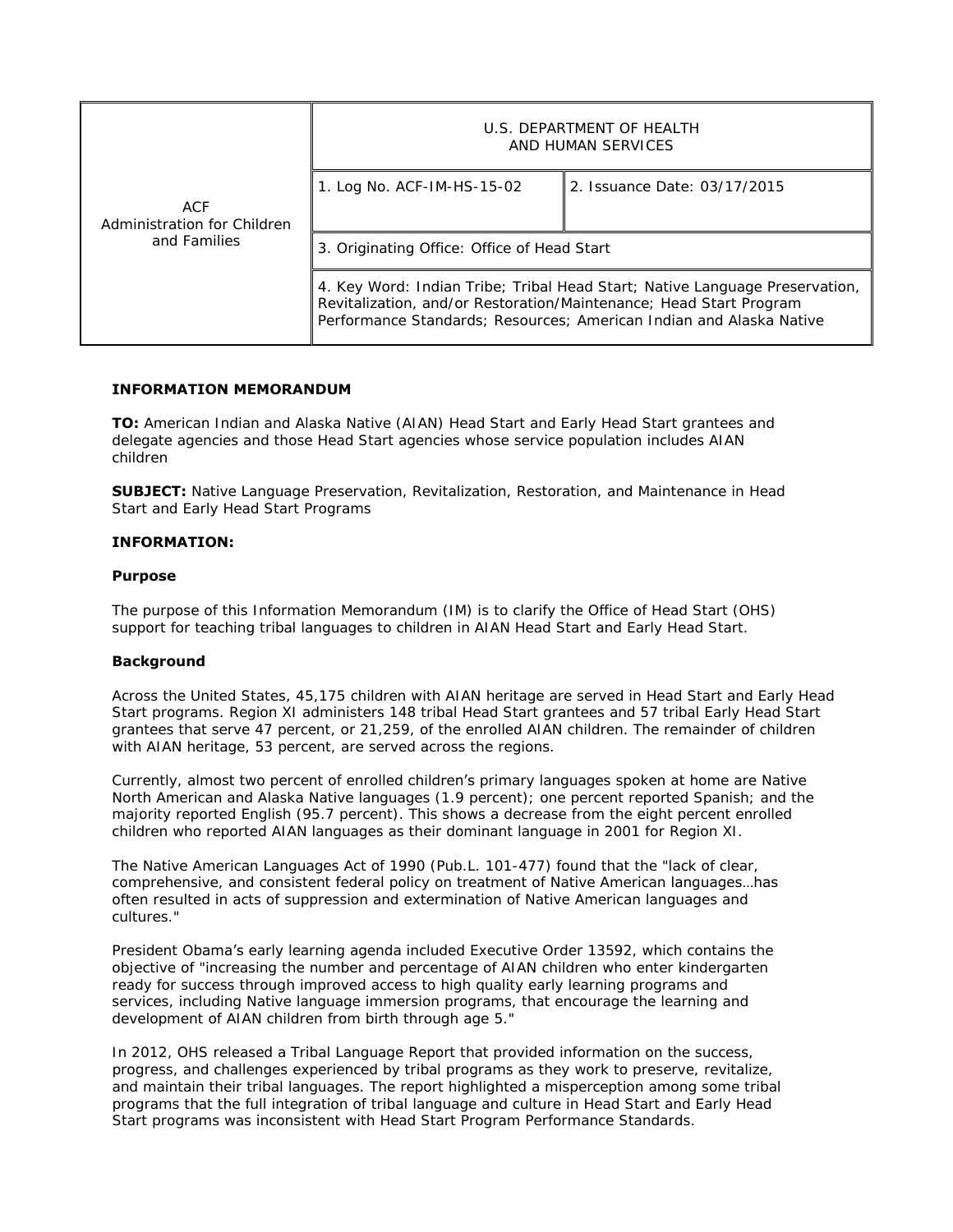Currently, AIAN programs are involved in a number of language and cultural preservation, revitalization, and maintenance efforts. These efforts include teaching language using a variety of models and supporting cultural ways and traditions through aligning them with school readiness efforts.

The Head Start Program Performance Standards that support language preservation and culture and the resources that OHS has made available for this purpose are described below. OHS strongly supports the full integration of AIAN languages and culture in their Head Start and Early Head Start programs, including the use of language immersion, dual language, and other proven approaches. Pursuant to Pub.L. 101-477, it is the policy of the United States to "preserve, protect, and promote the rights and freedom of Native Americans to use, practice, and develop Native American languages" and to "encourage and support the use of Native American languages as a medium of instruction…"

The Head Start Act requires that children make progress toward the acquisition of English and that instruction be culturally and linguistically appropriate (Sec.  $641A(a)(1)(B)(x)$ ). Some grantees have expressed concern that the requirement that children make progress toward English acquisition means that supporting acquisition or progress in other languages is prohibited. This is not the case. There is substantial and increasing evidence that young children can benefit from the opportunity to acquire more than one language, and that support of home or heritage languages results in improved English language skills.

The **[Esther Martinez Native American Languages Preservation Act of 2006 \(Pub.L. 109-394\)](http://thomas.loc.gov/cgi-bin/bdquery/z?d109:h.r.4766:)**, which amended the Native American Programs Act of 1974, provides for the revitalization of Native American languages through Native language immersion and restoration programs that are administered by the Administration for Native Americans (ANA), which is also a part of the Administration for Children and Families (ACF).

ANA and OHS believe language revitalization and continuation are fundamental to preserving and strengthening a community's culture. Use of Native language builds identity and encourages communities to move toward social unity and self-sufficiency.

### **Head Start Act and Program Performance Standards**

The Head Start Program Performance Standards provide for the integration of tribal language and culture in Head Start classrooms, in the curricula, with ongoing observation-based assessment, and across program systems and services. The current Head Start Program Performance Standards require programs to support all children's home languages and cultural and linguistic heritages. Specifically, 45 CFR 1304.21(a)(1)(i) states:

 (1) In order to help children gain the skills and confidence necessary to be prepared to succeed in their present environment and with later responsibilities in school and life, grantee and delegate agencies' approach to child development and education must: (i) Be developmentally and linguistically appropriate, recognizing that children have individual rates of development as well as individual interests, temperaments, languages, cultural backgrounds, and learning styles;

Further, 45 CFR 1304.21(a)(1)(iii) states that the child development and education approach for all children must:

(iii) Provide an environment of acceptance that supports and respects gender, culture, language, ethnicity and family composition;

Under certain conditions, the Head Start Program Performance Standards also require staff to speak the home language. 45 CFR 1304.52(g)(2) states:

(2) When a majority of children speak the same language, at least one classroom staff member or home visitor interacting regularly with the children must speak their language.